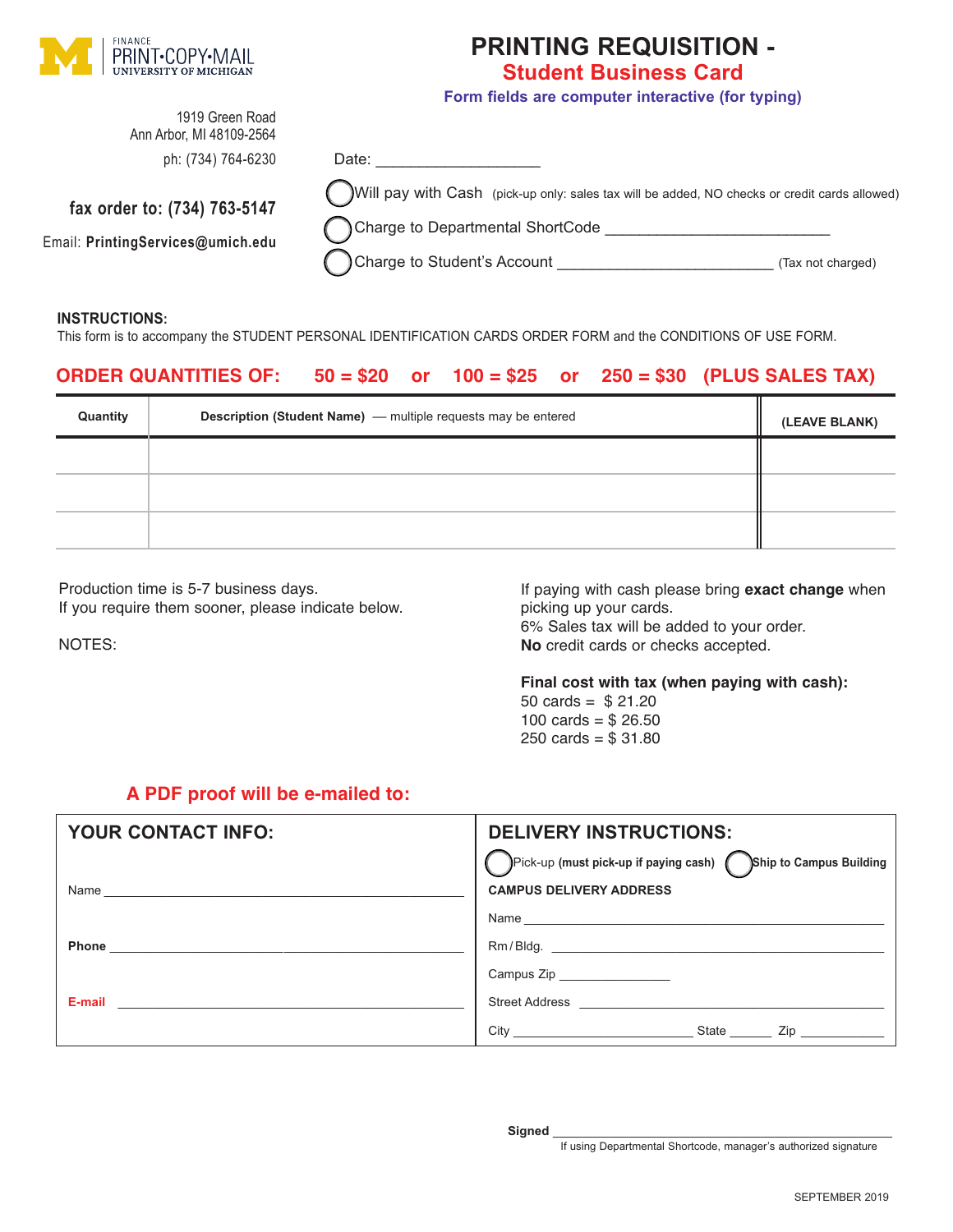## **STUDENT BUSINESS CARD ORDER FORM**

**Form fields below are computer interactive (for typing)**

Please print or type information *EXACTLY* as you wish it to be printed.

| <b>UNIVERSITY OF</b><br><b>MICHIGAN</b> |                                                                                 |  |
|-----------------------------------------|---------------------------------------------------------------------------------|--|
|                                         |                                                                                 |  |
| EXAM<br><b>UNIVERSITY OF</b>            | <b>Your Name</b><br>Degree text<br><b>Optional text</b><br><b>Optional text</b> |  |
| <b>MICHIGAN</b><br>000-000-0000         | School Name as you want it to appear<br>Optional address, city, state, zip      |  |

optional web

### **University of Michigan Printing Services**

1919 Green Road, Ann Arbor, Michigan 48109-2564 • Telephone: 734-764-6230 • FAX: 734-763-5147 PrintingServices@umich.edu